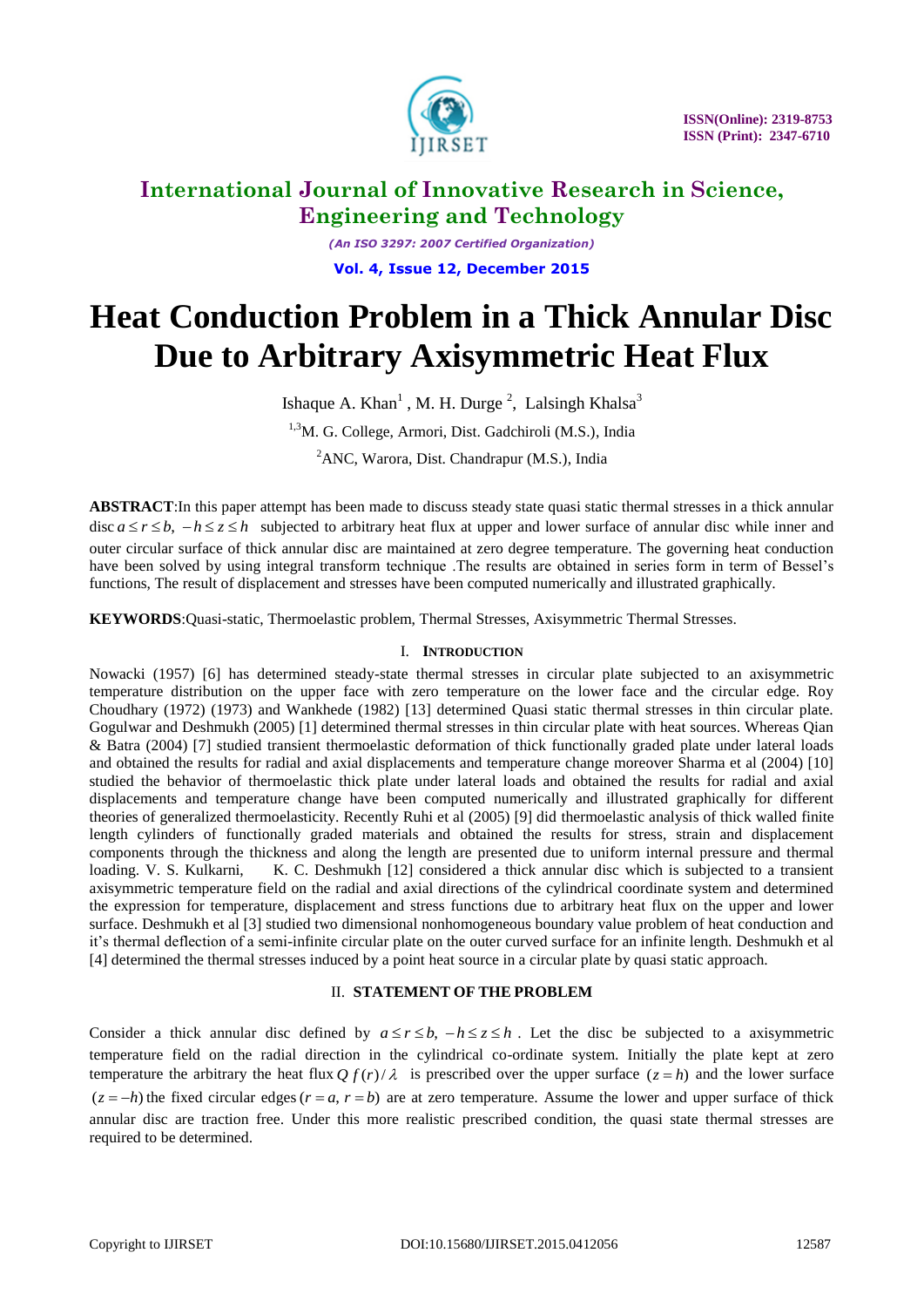

*(An ISO 3297: 2007 Certified Organization)*

#### **Vol. 4, Issue 12, December 2015**

#### **Displacement Potential:**

The differential equation and governing the displacement potential function  $\phi(r, z, t)$ <br>  $\frac{\partial^2 \phi}{\partial \phi}$   $1 \frac{\partial \phi}{\partial \phi}$   $\frac{\partial^2 \phi}{\partial z}$ 

$$
\frac{\partial^2 \phi}{\partial r^2} + \frac{1}{r} \frac{\partial \phi}{\partial r} + \frac{\partial^2 \phi}{\partial z^2} = k\tau
$$
\n(1)

where K is restraint coefficient and temperature change  $\tau = T - T_i$ ,  $T_i$  is the initial temperature. The displacement potential function  $\phi$  is known as Goodier's thermoelastic displacement potential.

#### **Heat Condition Equation:**

The temperature of the plate at time t satisfies the Heat Condition equation<br>  $\frac{\partial^2 T}{\partial t^2} + 1 \frac{\partial^2 T}{\partial t^2} = 0$ 

$$
\frac{\partial^2 T}{\partial r^2} + \frac{1}{r} \frac{\partial T}{\partial r} + \frac{\partial^2 T}{\partial z^2} = 0
$$
\n(2)

with the boundary conditions

$$
\frac{\partial T}{\partial z} = \pm Q f(r) / \lambda \qquad \text{at} \qquad z = \pm h \text{ for } a \le r \le b \tag{3}
$$

$$
T=0 \qquad \text{at} \qquad r = a \text{for } -h \le z \le h \tag{4}
$$

$$
T=0 \qquad \text{at} \qquad r=b \qquad \text{for } -h \le z \le h \tag{5}
$$

#### **Thermal Stresses:**

The displacement function in a cylindrical co-ordinate system is represented by the Michell's function defined as in [5].

$$
U_r = \frac{\partial \phi}{\partial r} - \frac{\partial^2 M}{\partial r \partial z} \tag{6}
$$

$$
U_z = \frac{\partial \phi}{\partial z} + 2(1 - v)\nabla^2 M - \frac{\partial^2 M}{\partial z^2}
$$
\n(6)

the Michell's function *M* must satisfy

$$
\nabla^2 \nabla^2 M = 0 \tag{8}
$$

where

$$
\nabla^2 = \frac{\partial^2}{\partial r^2} + \frac{1}{r} \frac{\partial}{\partial r} + \frac{\partial^2}{\partial z^2}
$$
(9)

the Component stresses are represented by thermoelastic displacement potential 
$$
\phi
$$
 and Michell's function *M* as  
\n
$$
\sigma_{rr} = 2G \left[ \frac{\partial^2 \phi}{\partial r^2} - k\tau + \frac{\partial}{\partial z} \left( v \nabla^2 M \frac{\partial^2 M}{\partial r^2} \right) \right]
$$
\n
$$
\sigma_{\theta\theta} = 2G \left[ \frac{1}{2} \frac{\partial \phi}{\partial r} - k\tau + \frac{\partial}{\partial z} \left( v \nabla^2 - \frac{1}{2} \frac{\partial M}{\partial r} \right) \right]
$$
\n(10)

$$
\sigma_{\theta\theta} = 2G \left[ \frac{1}{r} \frac{\partial \phi}{\partial r} - k\tau + \frac{\partial}{\partial z} \left( v \nabla^2 - \frac{1}{r} \frac{\partial M}{\partial r} \right) \right]
$$
(10)

$$
\sigma_{\theta\theta} = 2G \left[ \frac{z}{r} \frac{\partial^2 \phi}{\partial r} - k\tau + \frac{\partial}{\partial z} \left( v \nabla^2 - \frac{\partial^2 u}{r} \right) \right]
$$
\n
$$
\sigma_{zz} = 2G \left[ \frac{\partial^2 \phi}{\partial r^2} - k\tau + \frac{\partial}{\partial z} \left( (2 - v) \nabla^2 M - \frac{\partial^2 M}{\partial z^2} \right) \right]
$$
\n(11)

and

$$
\sigma_{rz} = 2G \left[ \frac{\partial^2 \phi}{\partial r \partial z} - k\tau + \frac{\partial}{\partial z} \left( (1 - v)\nabla^2 M - \frac{\partial^2 M}{\partial z^2} \right) \right]
$$
(12)

where  $G$  and  $\nu$  are shear modulus and Poisson's ration receptivity.

For traction free surface stress function.

$$
\sigma_{rr} = \sigma_{rz} = 0 \text{ at } z = \pm h \tag{14}
$$

the equation (1) to (14) Constitute mathematical formulation of the problem.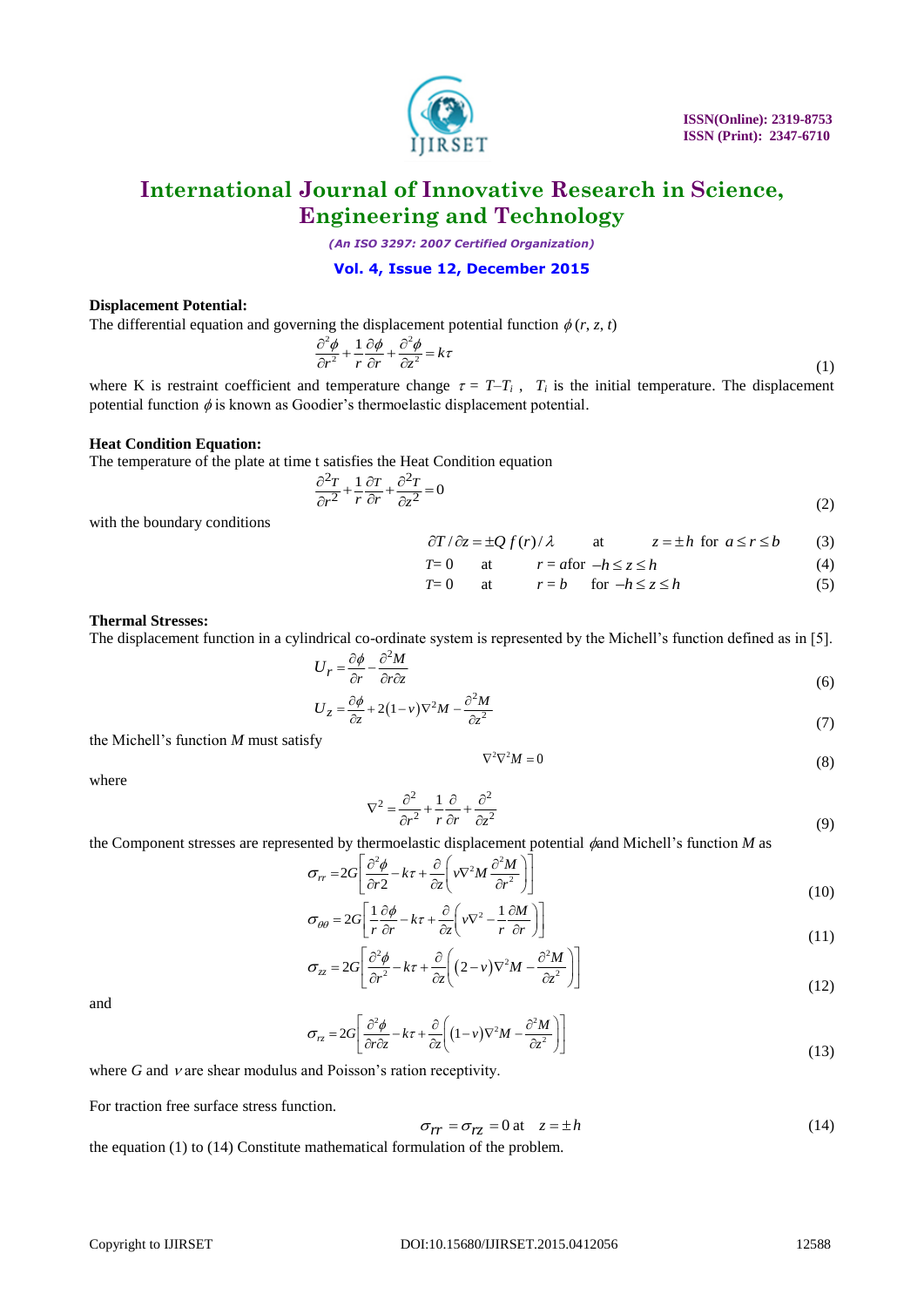

*(An ISO 3297: 2007 Certified Organization)*

**Vol. 4, Issue 12, December 2015**

#### III. **SOLUTION OF THE PROBLEM**

The temperature change Introducing the finite the Hankel transform over the variable *r* and its inverse its transform defined as in.[11]

$$
\overline{T}(\alpha_m, z) = \int_a^b r K_0(\alpha_m r) T(r, z) dr
$$
\n(15)

$$
T(r,z) = \sum_{m=1}^{\infty} \overline{T}(\alpha_m, z) K_0(\alpha_m r)
$$
\n(16)

where

$$
K_0(\alpha_m r) = \frac{R_0(\alpha_m r)}{\sqrt{N}}
$$
\n(17)

$$
R_0(\alpha_m r) = \left[ \frac{J_0(\alpha_m r)}{J_0(\alpha_m b)} - \frac{Y_0(\alpha_m r)}{Y_0(\alpha_m b)} \right]
$$
(17)

and the normality constant as

$$
N = \frac{b^2}{2} R_0^2(\alpha_m b) - \frac{a^2}{2} R_0^2(\alpha_m a)
$$
\n(19)

where  $\alpha_1, \alpha_2, \ldots$  are roots of the transcendental equation

$$
\left[\frac{J_0(aa)}{J_0(ab)} - \frac{Y_0(aa)}{Y(ab)}\right] = 0\tag{20}
$$

with  $J_n(x)$  is the Bessel function of the first kind and  $Y_n(x)$  is the Bessel function of the second kind of order *n*.

The transform satisfies the relation

$$
H\left[\frac{\partial^2 T}{\partial r^2} + \frac{1}{r} \frac{\partial T}{\partial r}\right] = -\alpha_m{}^2 \overline{T}(\alpha_m, z)
$$
\n(21)

and

$$
H\left[\frac{\partial^2 T}{\partial z^2}\right] = \frac{d^2 \overline{T}}{dz^2} \tag{22}
$$

On applying the finite Hankel transform defined in the equation (15) to equation (2) one obtains

$$
\frac{\partial^2 \overline{T}}{\partial z^2} - \alpha_m^2 \overline{T} = 0 \tag{23}
$$

where  $\overline{T}$  is the Hankel transform of *T* on solving the equation (23) one obtains<br> $\overline{T} = Ae^{\alpha_m z} + Be^{-\alpha_m z}$ 

$$
\overline{T} = Ae^{\alpha_m z} + Be^{-\alpha_m z} \tag{24}
$$

On solving the equation (24) under the condition given in the equation (3) one obtains <br>  $A = B = \frac{Q\overline{f}(\alpha_m)}{q\lambda} \left[ \frac{\cosh(\alpha_m h)}{\sinh(2\alpha_h h)} \right]$ 

$$
A = B = \frac{Q\overline{f}(\alpha_m)}{\alpha_m \lambda} \left[ \frac{\cosh(\alpha_m h)}{\sinh(2\alpha_m h)} \right]
$$

Using the equation (24) one obtains

$$
\overline{T} = \frac{2Q\overline{f}(\alpha_m)}{\alpha_m \lambda} \left[ \frac{\cosh(\alpha_m h)\cosh(\alpha_m z)}{\sinh(2\alpha_m h)} \right]
$$
(25)

here  $f(\alpha_m)$  is the Hankel transform of  $f(r)$ .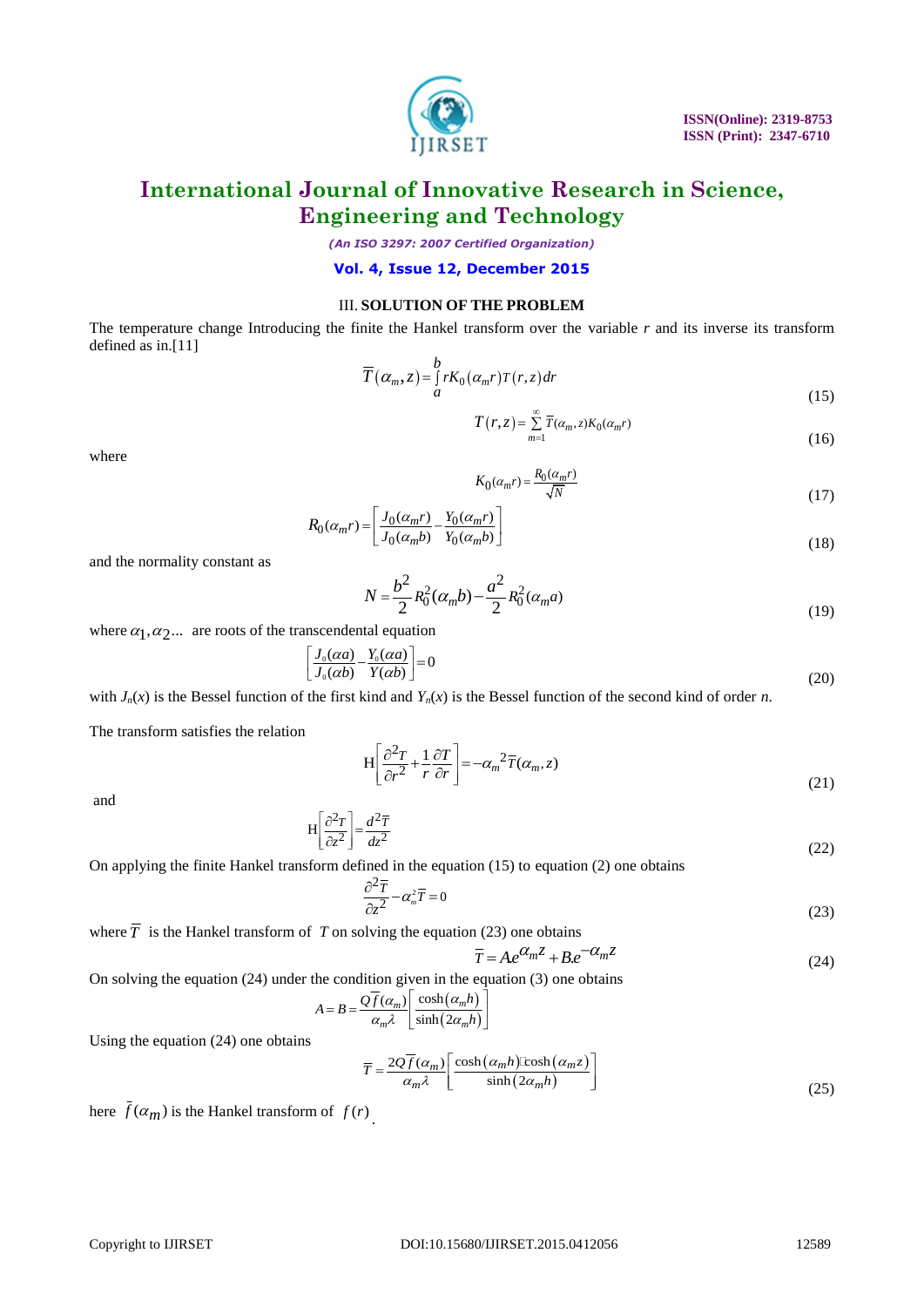

*(An ISO 3297: 2007 Certified Organization)*

#### **Vol. 4, Issue 12, December 2015**

On Applying the inverse Hankel transform defined is the equation (16) one obtains  
\n
$$
T = \frac{Q}{\lambda} \sum_{n=1}^{\infty} \left[ \frac{\overline{f}(\alpha_m)}{\sqrt{N}} \right] \left( \frac{J_0(\alpha_m r)}{J_0(\alpha_m b)} - \frac{Y_0(\alpha_m r)}{Y_0(\alpha_m b)} \right] \times \left[ \frac{\cosh(\alpha_m z)}{\alpha_m \sinh(\alpha_m)} \right]
$$
\n(26)

Since the initial temp  $T_i=0$ ,

$$
\tau = T - Ti \implies T = \tau \tag{27}
$$

**Michell's function** *M*

Now assume Michell's function *M* which satisfy the condition (8)

which satisfy the condition (8)  
\n
$$
M = \frac{QK}{\lambda} \sum_{m=1}^{\infty} \left[ \frac{\overline{f}(\alpha_m)}{\sqrt{N}} \left[ \frac{J_0(\alpha_m r)}{J_0(\alpha_m b)} - \frac{Y_0(\alpha_m r)}{Y_0(\alpha_m b)} \right] \times \left( H_n \cosh(\alpha_m z) + R_n \alpha_m z \sinh(\alpha_m z) \right) \right]
$$
\n(28)

where $H_n$  and  $R_n$  are arbitrary function which can be determined finally using the condition (14)

#### **Goodiers Thermoelastic Displacement Function**

**Goodiers Thermolelastic Displacement Function** 
$$
\phi
$$
  
\nTo obtains the displacement potential  $\phi$  is the equation (26) and (27) in equation (1) one have  
\n
$$
\phi = \frac{QK}{\lambda} \sum_{n=1}^{\infty} \frac{\overline{f}(\alpha_m)}{\sqrt{N}} \left[ \frac{J_0(\alpha_m r)}{J_0(\alpha_m b)} - \frac{Y_0(\alpha_m r)}{Y_0(\alpha_m b)} \right] \times \left[ \frac{(z \sinh(\alpha_m z))}{z \alpha_m^2 \sinh(\alpha_m h)} \right]
$$
\n(29)

#### **Displacement and Thermal Stresses**

Now using the equation (26), (27), (28) and (29) in the equation (6), (7), (10), (11), (12) and (13) one obtains the

expression for displacement and stresses respectively as  
\n
$$
U_r = \frac{QK}{\lambda} \sum_{m=1}^{\infty} \left[ \frac{\overline{f}(\alpha_m)}{\sqrt{N}} \right] \left[ \frac{J_1(\alpha_m r)}{J_0(\alpha_m b)} - \frac{Y_1(\alpha_m r)}{Y_0(\alpha_m b)} \right]
$$
\n
$$
\left\{ \left( \frac{-z \sinh(\alpha_m z)}{2\alpha_m \sinh(\alpha_m h)} \right) + \left[ \alpha_m^2 H_n \sinh(\alpha_m z) + \alpha_m^2 R_n \left( \sinh(\alpha_m z) + \alpha_m z \cosh(\alpha_m z) \right) \right] \right\}
$$
\n
$$
U_z = \frac{QK}{\lambda} \sum_{m=1}^{\infty} \frac{\overline{f}(\alpha_m)}{\sqrt{N}} \left[ \frac{J_0(\alpha_m r)}{J_0(\alpha_m b)} - \frac{Y_0(\alpha_m r)}{Y_0(\alpha_m b)} \right] \left\{ \frac{\sinh(\alpha_m z) + \alpha_m z \cosh(\alpha_m z)}{2\alpha_m^2 \sinh(\alpha_m b)} - \alpha_m^2 H_n \cosh(\alpha_m z) + \alpha_m^2 H_n \left( 2(1 - 2v) \cosh(\alpha_m z) - \alpha_m z \sinh(\alpha_m z) \right) \right\}
$$
\n
$$
G_{rr} = \frac{2GQK}{\lambda} \sum_{m=1}^{\infty} \frac{\overline{f}(\alpha_m)}{\sqrt{N}} \left[ \frac{J_1(\alpha_m r)}{J_0(\alpha_m b)} - \frac{Y_1(\alpha_m r)}{Y_0(\alpha_m b)} \right] \left[ \frac{-z \sinh(\alpha_m z)}{2\alpha_m \sinh(\alpha_m z)} \right]
$$
\n
$$
- \left[ \frac{J_0(\alpha_m r)}{J_0(\alpha_m b)} - \frac{Y_0(\alpha_m r)}{Y_0(\alpha_m b)} \right] \left[ \frac{\cosh(\alpha_m z)}{\alpha_m \sinh(\alpha_m h)} \right]
$$
\n
$$
+ H_n \alpha^2 m \left[ \frac{J_1(\alpha_m r)}{J_0(\alpha_m b)} - \frac{Y_1(\alpha_m r)}{Y_0(\alpha_m b)} \right] \sinh(\alpha_m z) + \alpha_m^2 R_n
$$
\n
$$
\left\{ 2\nu\alpha_m \left( \frac{J_0(\alpha_m r)}{J_0(\alpha_m b)} - \frac{Y_0(\alpha
$$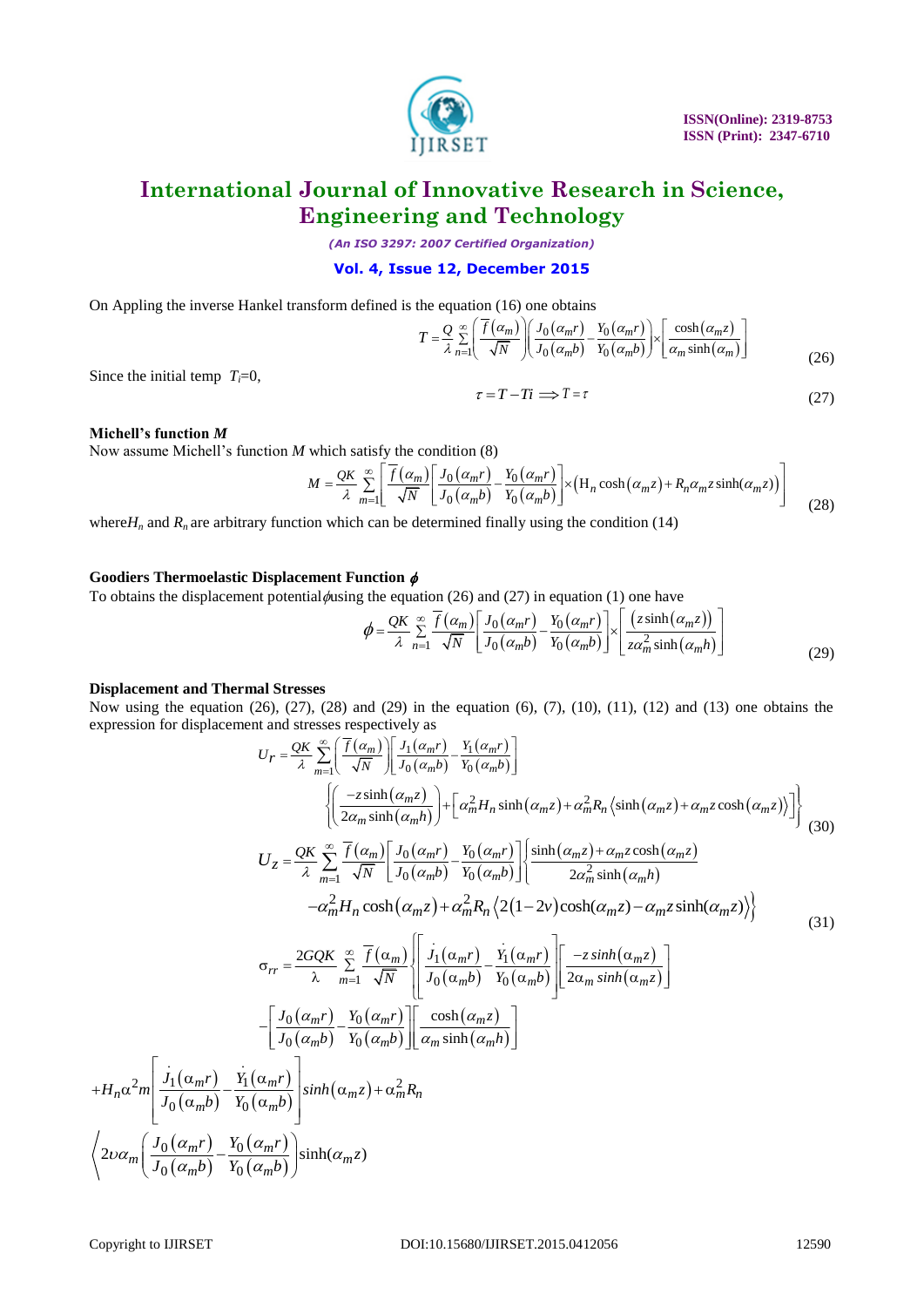

*(An ISO 3297: 2007 Certified Organization)*

$$
Vol. 4, I \text{ s} such 12, December 2015
$$
\n
$$
\left\{\n\frac{j_1(\alpha_m r)}{J_0(\alpha_m b)} - \frac{\dot{Y}_1(\alpha_m r)}{Y_0(\alpha_m b)}\n\right\}\n\left\{\n\sinh(\alpha_m z) + (\alpha_m z) \cosh(\alpha_m z)\n\right\}\n\right\}\n\sigma_{\theta\theta} = \n\frac{2GQK}{\lambda} \sum_{m=1}^{\infty} \left\{\n\frac{\bar{f}(\alpha_m)}{\sqrt{N}}\n\right\}\n\left\{\n\frac{J_1(\alpha_m r)}{J_0(\alpha_m b)} - \frac{Y_1(\alpha_m r)}{Y_0(\alpha_m b)}\n\right\}\n\left[\n-\frac{2\sinh(\alpha_m z)}{2\alpha_m \sinh(\alpha_m h)}\n\right]\n\left.\n\left.\n-\n\frac{J_0(\alpha_m r)}{J_0(\alpha_m b)} - \frac{Y_0(\alpha_m r)}{Y_0(\alpha_m b)}\n\right]\n\right\}\n+ H_n \alpha_m^2 \left(\n\frac{1}{r}\n\right)\n\left[\n\frac{J_1(\alpha_m r)}{J_0(\alpha_m b)} - \frac{Y_1(\alpha_m r)}{Y_0(\alpha_m b)}\n\right]\n\sinh(\alpha_m z) + R_n \alpha_m^2 \left\{\n2\nu \alpha_m\n\right\}\n\left(\n\frac{J_0(\alpha_m r)}{J_0(\alpha_m b)} - \frac{Y_0(\alpha_m r)}{Y_0(\alpha_m b)}\n\right)\n\left.\n\sinh(\alpha_m z) + \frac{Y_1(\alpha_m r)}{Y_0(\alpha_m b)}\n\right\}\n\left\{\n\frac{\sinh(\alpha_m z) + (\alpha_m z) \cosh(\alpha_m z)}{J_0(\alpha_m b)}\n\right\}\n\left\{\n\frac{z \sinh(\alpha_m z) + (\alpha_m z) \cosh(\alpha_m z)}{Z_0 \sinh(\alpha_m b)}\n\right\}\n\left\{\n\frac{z \sinh(\alpha_m z)}{2\sinh(\alpha_m b)}\n\right\}\n\left\{\n\frac{\alpha_m^3 H_n \sinh(\alpha_m z) + \alpha_m^3 R_n \left[(1 - 2\nu)\sinh(\alpha_m z) - (\alpha_m z) \cosh(\alpha_m z)\n\right]}{2\alpha_m \sin(\alpha_m b)}\n\right\}\n\left\{\n\frac{\theta_m}{
$$

$$
\begin{split} \n\tau_{rz} &= \left(\frac{2GQK}{\lambda}\right) \sum_{m=1}^{\infty} \frac{\overline{f}(\alpha_m)}{\sqrt{N}} \left(\frac{J_1(\alpha_m r)}{J_0(\alpha_m b)} - \frac{Y_1(\alpha_m r)}{Y_0(\alpha_m b)}\right) \times \\ & \left(\left[\frac{-\sinh(\alpha_m z) - (\alpha_m z)\cosh(\alpha_m z)}{2\alpha_m \sinh(\alpha_m h)}\right] \right. \\ &\left. + \alpha_m^3 H_n \cosh(\alpha_m z) + \alpha_m^3 R_n \left\langle 2\nu \cosh(\alpha_m z) + (\alpha_m z)\sinh(\alpha_m z) \right\rangle \right\rangle \end{split} \tag{35}
$$

### **Determination of Unknown Arbitrary function** *Hmn* **and** *Rmn*

In order to satisfy the condition (14) solving the equation (21) and (22) for $H_n$  and  $R_n$ , one obtains.

function 
$$
H_{mn}
$$
 and  $R_{mn}$ 

\ng the equation (21) and (22) for  $H_n$  and  $R_n$ , one obtains.

\n
$$
H_n = \frac{\left[ (1 - 2\nu) \sinh(\alpha_m h) \cosh(\alpha_m h) \right] \left[ \sinh(\alpha_m h) + (\alpha_m h) \cosh(\alpha_m h) \right]}{2\alpha_m^4 \sinh(\alpha_m h) \left[ \sinh(\alpha_m h) \cosh(\alpha_m h) - (\alpha_m h) \right]}
$$
\n(36)

\n
$$
R_n = \frac{\sinh(\alpha_m h)}{2\alpha_m^4 \left[ \sinh(\alpha_m h) \cosh(\alpha_m h) - (\alpha_m h) \right]}
$$
\n(37)

Using the value of  $H_n$  and  $R_n$  in the equation (15) to (22) one obtains the expression for displacement and stresses

#### IV.**SPECIAL CASE**

$$
f(r) = (r^2 - \alpha^2)^2 (r^2 - b^2)^2
$$
\n(38)

Setting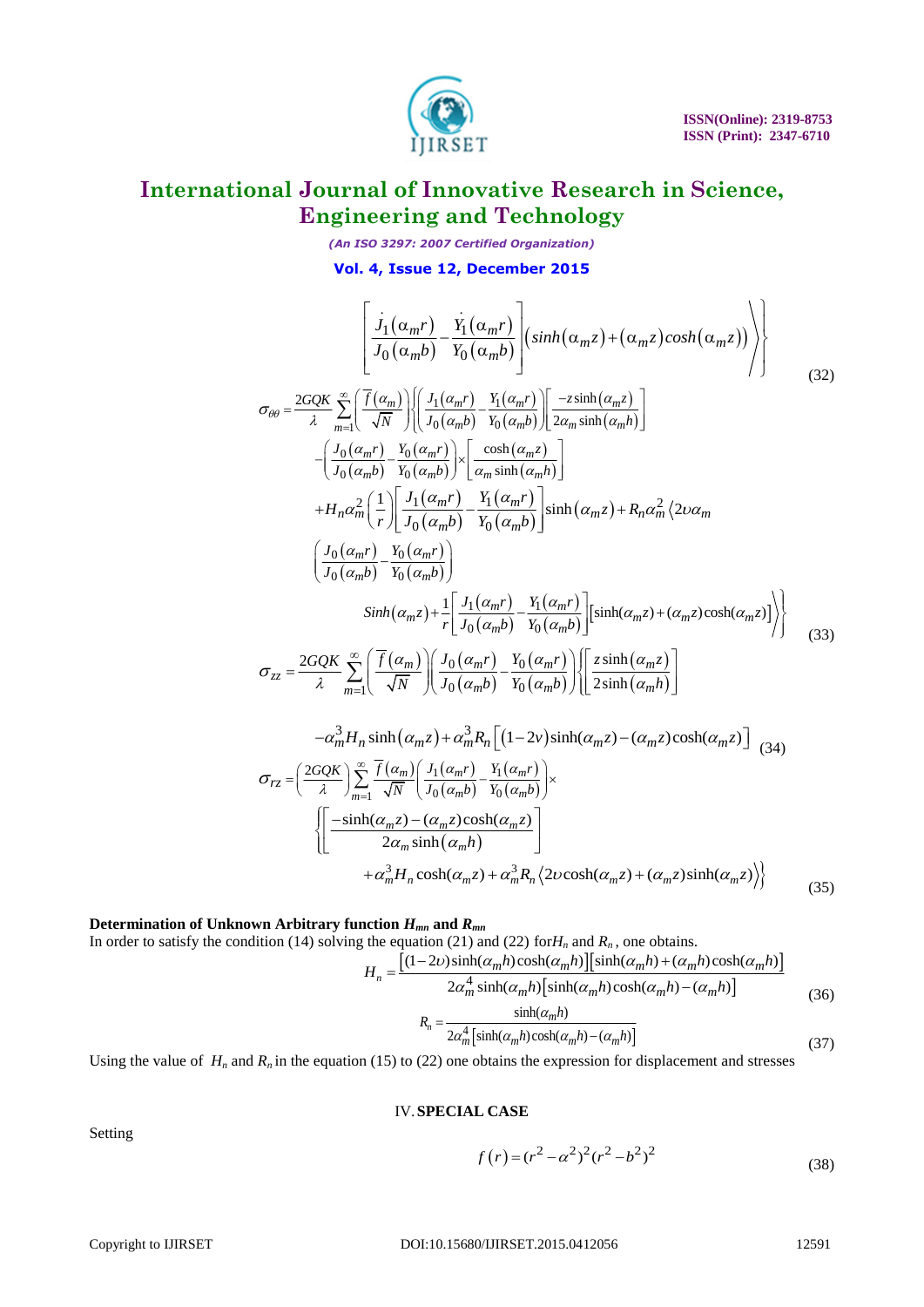

*(An ISO 3297: 2007 Certified Organization)*

**Vol. 4, Issue 12, December 2015**

Applying finite Hankel transform to (38), one obtains

n to (38), one obtains  
\n
$$
\overline{f}(\alpha_m) = \int_{a}^{b} \frac{1}{\sqrt{N}} \left[ \frac{J_0(\alpha_m r)}{J_0(\alpha_m b)} - \frac{Y_0(\alpha_m r)}{Y_0(\alpha_m b)} \right] r(r^2 - \alpha^2)(r^2 - b^2) dr,
$$
\n
$$
\overline{f}(\alpha_m) = \frac{8 \left\{ \left( a^2 \alpha_m^2 - 3b^2 \alpha_m^2 + 16 \right) J_0(\alpha_m a) - \left( b^2 \alpha_m^2 - 3a^2 \alpha_m^2 + 16 \right) J_0(\alpha_m b) \right\}}{\pi \sqrt{N} a_m^6 J_0(\alpha_m a) J_0(\alpha_m b) Y_0(\alpha_m b)}
$$
\n(39)

#### V. **NUMERICAL RESULTS, DISCUSSION AND REMARKS**

The numerical calculation have been carried out for steel (SN 50C) plate with parameters  $a = 1m$ ,  $b = 2m$ ,  $h=0.3$ *m*,Thermal diffusivity *k*= 15.9x10-6( $m^2$  s<sup>-1</sup>) and Poisson ratio  $v = 0.281$  with  $\alpha_1 = 3.120$ ,  $\alpha_2 = 6.2734$ ,  $\alpha_3 = 9.4182$ ,  $\alpha_4 =$ 12.5614,  $\alpha_s = 15.7040$ .. are the roots of transcendental equation  $Y_0(\alpha b) J_0(\alpha a)$ - $Y_0(\alpha a) J_0(\alpha b) = 0$ . In order to examine the influence of heat flux on the upper and lower surface of thick plate, one performed the numerical calculations $r =$ 1,1.2,1.4,1.6,1.8,2 *m* and*z* = -0.3,-0.15,0,0.15,0.3 *m* Numerical variations in radial and axial directions are shown in the figures with the help of computer program.

#### VI. **CONCLUSION**

In this problem, a thick annular disc is considered which is free from traction and determined the expressions for temperature, displacement and stress function due to arbitrary heat flux under steady state. As a special case mathematical model is constructed for

$$
f(r)=(r^2-a^2)^2(r^2-b^2)^2
$$

and performed numerical calculations. The thermoelastic behavior is examined such as temperature, displacement and stresses with the help of arbitrary heat applied.

**Figure 1:** The temperature is maximum at the middle of the thick annular disc and symmetrical to words outer and inner circular surfaces.

**Figure 2:** The stress function  $\sigma_r$  is maximum in 1/4 the 3/4 middle region of the thick annular disc and reduces to zero towards inner and outer surfaces of the thick annular disc.

**Figure 3 :** The stress function  $\sigma_{z}$  is maximum at  $r = 1.4$  and varies in the thickness.

**Figure 4:** The stress function  $\sigma_{\theta\theta}$  is maximum near to 1.5 and varies with the thickness of the plate.



Fig. 1: Temperature *T*versus *r* for different values of*z* at *z* = - 0.3, -0.15, 0 0.15, 0.3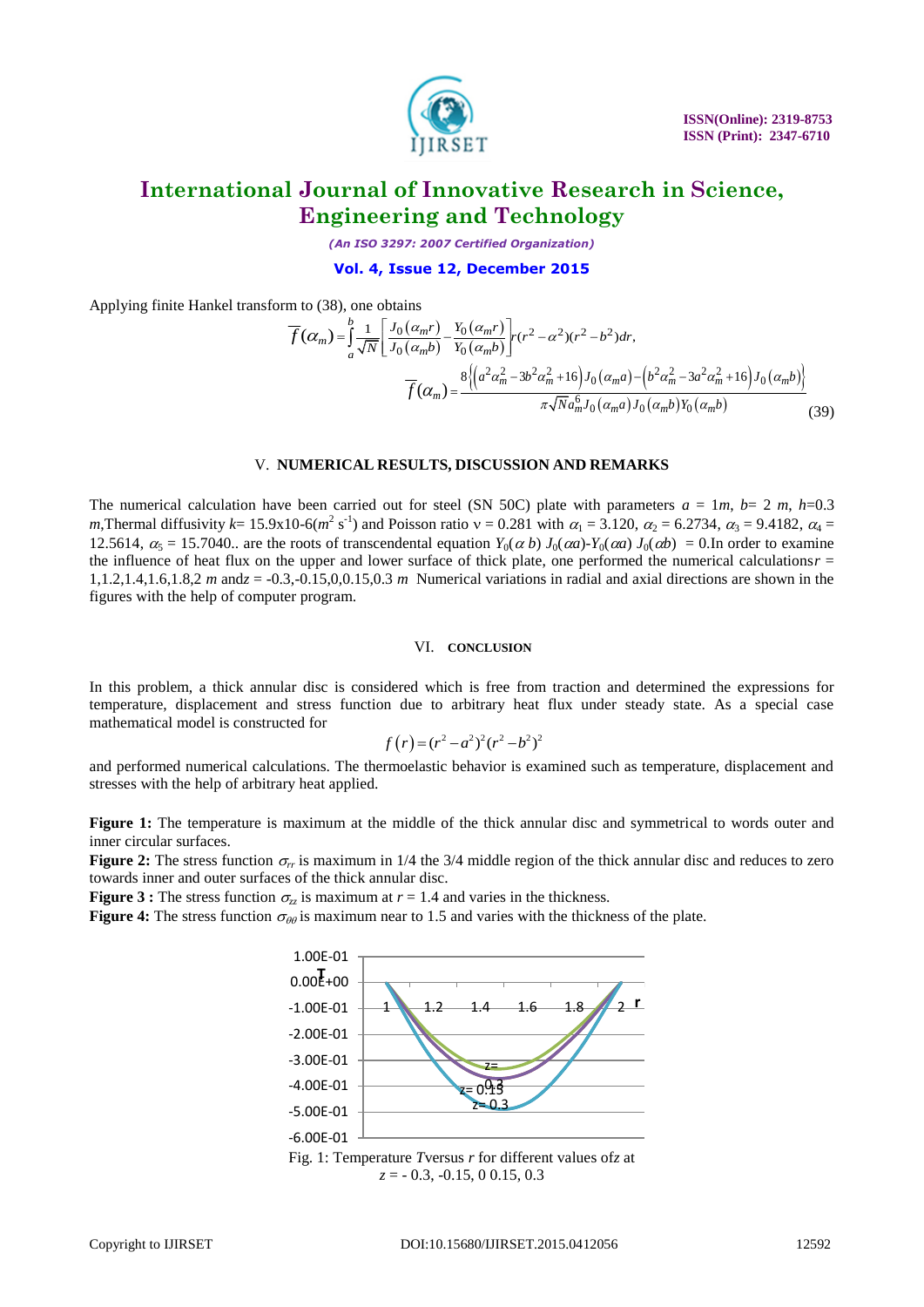

*(An ISO 3297: 2007 Certified Organization)*

#### **Vol. 4, Issue 12, December 2015**



Fig. 2: Stress functions  $\sigma_r$  versus *r* for different values of *z* at *z* = - 0.3, -0.15, 0 0.15, 0.3



#### **REFERENCES**

[1] Gogulwar V.S. and Deshmukh K.C., "Thermal stresses in a thin circular plate with heat sources", Journal of Indian Academy of Mathematics, Vol. 27, No. 1, 2005.